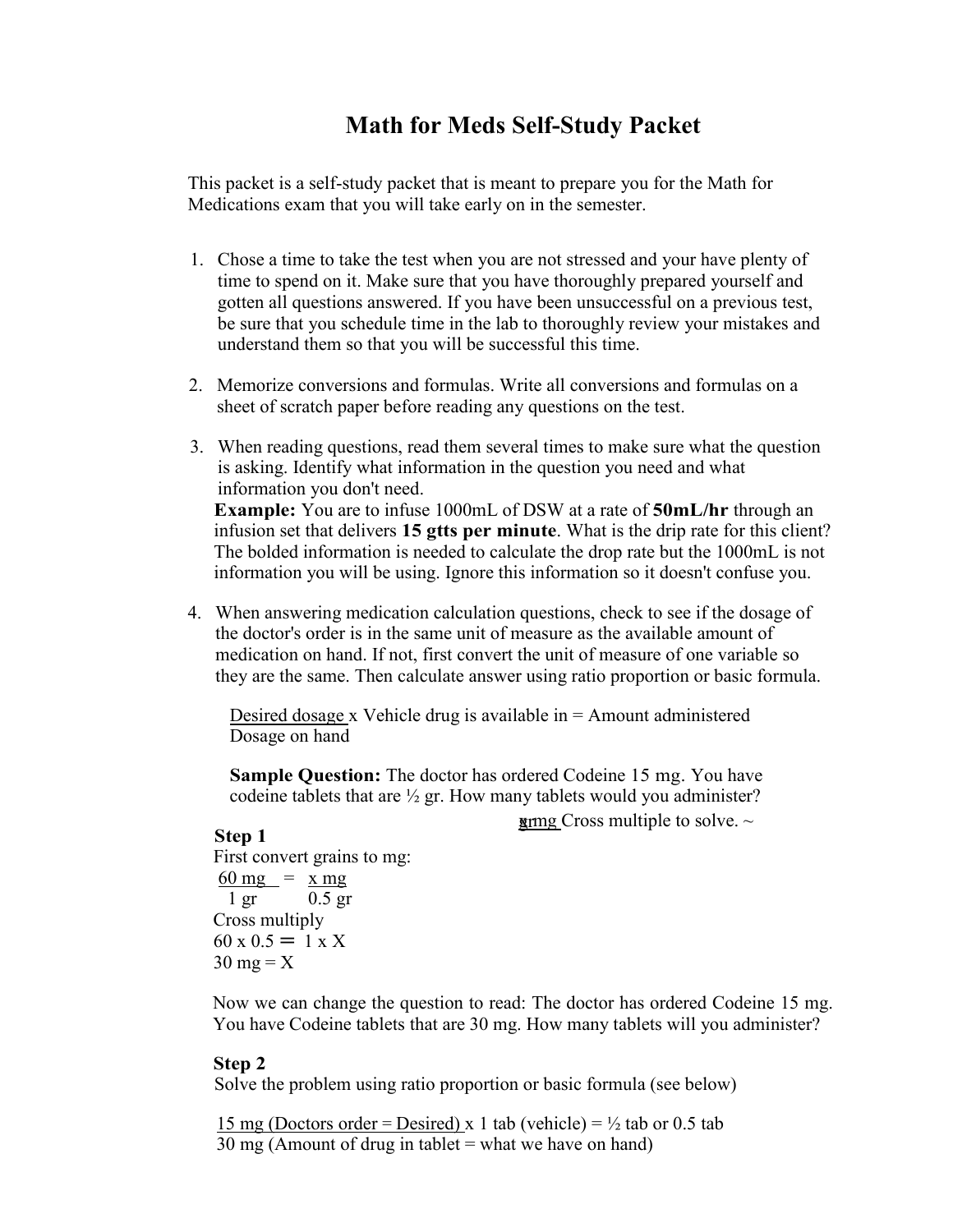5. IV infusion calculations solve for two variables: mL/hr and/or gtts (drops) per min.. Read the question carefully to see what they are asking for before solving. When answering a question about the **IV flow rate** we are looking for the **# of mL/hr**. This would be used when you are setting an electronic infusion device to infuse the clients IV solutions. The information you need to calculate this is **volume (# of mL) of IV** fluid and **# of hours** it is to be infused over. This can be calculated as per step 1 below.

When answering a question about IV drip rates we are looking for how many drops you will count per minute to infuse the solution without a pump. The information you need to know is **# of mL/hr** that IV is to infuse, the **# of gtts (drops) per minute** of the IV infusion set and that there are **60 minutes** in an hour. If the information in your question does not include mL/hr then you need to utilize the 2 step method to calculate this before calculating your drip rate. **For example:** 

**Sample Question:** You are to infuse 1200 mL of D5W over 24 hours via an infusion set that delivers 10 gtts/mL? What is you IV drip rate?

**Step 1** Determine how many mL/hr the infusion is to be given.

1200 mL divided by 24 hours  $= 50$  mL/hr

Now you can change the question to read: You are to infuse 1200 mL of D5W at a rate of 50 mL/hr with an infusion set that delivers 10 gtts/mL. What is your drip rate?

**Step 2** Now determine how many drops per minute.

50 mL/hr x 10 gtts/mL =  $8$ gtts/min 60 minutes

A **microdrip** infusion set always infuses **60 gtts/mL.**

6. When calculating medications, you will often get a number that needs to be rounded. You can't infuse 18.67 gtts/min. When rounding if your answer is 5 or above you round up to the next number or if it is below 5 you round it to the lower number.

| Examples: | 18.67 gtts/min rounds to 19 gtts/min |
|-----------|--------------------------------------|
|           | 20.35 gtts/min rounds to 20 gtts/min |
|           | 10.50 gtts/min rounds to 11 gtts/min |

7. After answering the question, look at it again and make sure that the answer makes sense. If the amount to be given is less than the amount in one tablet, the answer should be less that one tablet. If the amount to be given is greater than the amount in 1 mL, then your answer will be greater than 1 mL.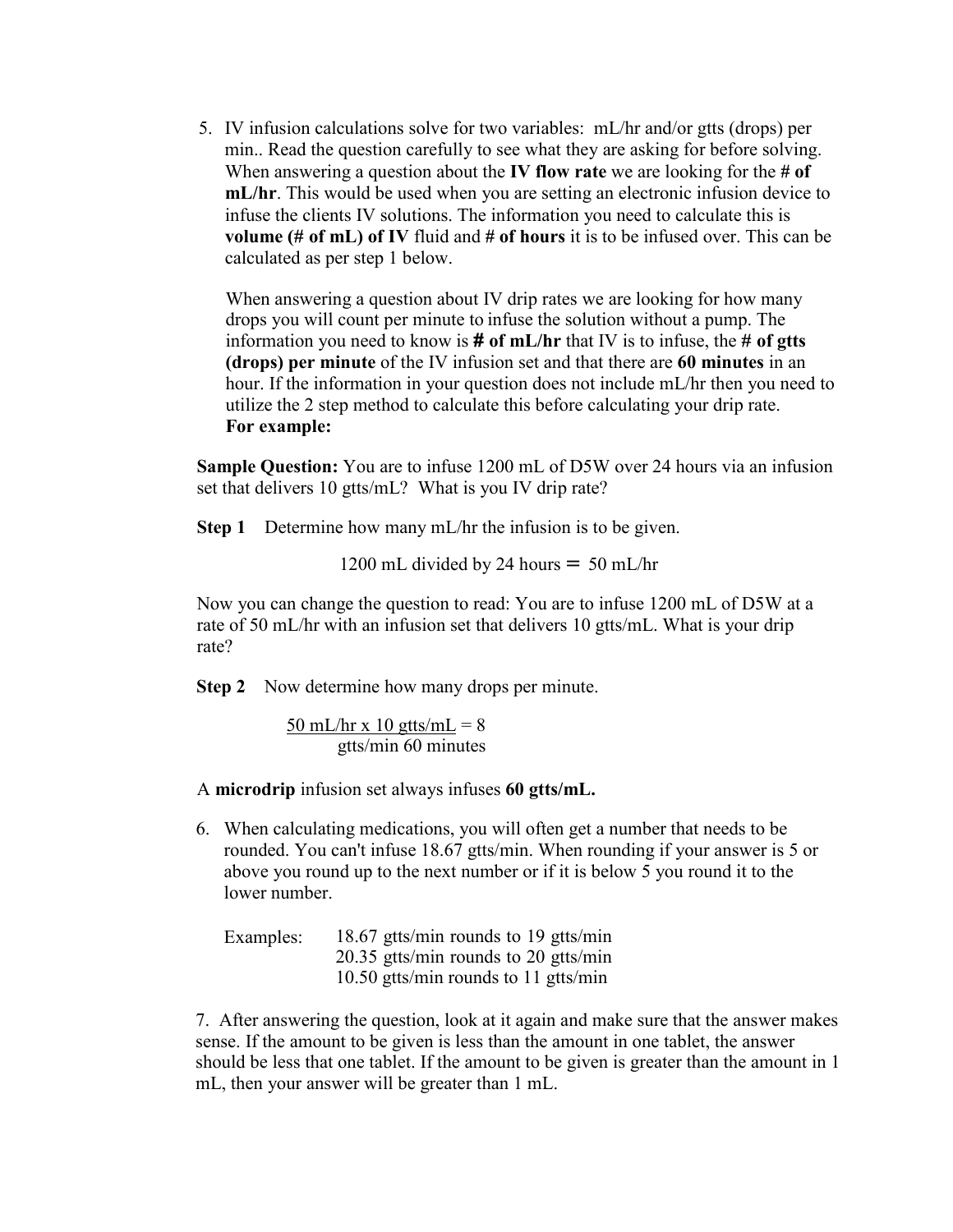## **Practice Medication Questions**

- 1. The doctor has ordered lnderol 15 mg. You have 10 mg Inderol tablets on hand. How many tablets would you give?
- 2. MD ordered Clindamycin 300 mg. You have Clindamycin 900 mg in 6 mL. How many mL will you administer?
- 3. Naloxone 0.8 mg is ordered. You have Naloxone 400 mcg/mL. How many mL will you administer?
- 4. The MD orders Ceclor 150 mg. You have 125 mg/tsp. How many mL will you administer?
- 5. Ordered Nitroglycerin 600mcg. Available Nitroglycerin 0.3 mg per tablet. How many tablets would you administer?
- 6. MD orders Ampicillin 0.5 gram. You have 250 mg/5mL. How much would you administer?
- 7. The MD orders Coumadin 10 mg. You have 5 mg tablets on hand. How many tablets would you give?
- 8. You have an order for Cozaar 0.1 gms. You have 50 mg tablets on hand. How many will you administer?
- 9. The MD orders Demerol 60 mg 1M. You have Demerol l00 mg/mL. How many mL will you administer?
- 10.Amoxcillin comes in a liquid that contains 500 mg/tbsp. You have an order for 125 mg for an infant. How many mL's will you give?
- 11. The order is for thiamine 0.05 gm IM and you have an ampule that reads 100 mg per mL. How many mL would you inject?
- 12. A vial of penicillin labeled 1,200,000 units in 3 mL is available. How many mL are required to give the patient 600,000 units?
- 13. Codeine 30mg tablets are available. How many tablets are required to administer 15 mg?
- 14. You are to give 0.2 gm of a certain drug from a solution marked 50 mg in 1 mL. How many mL must you give?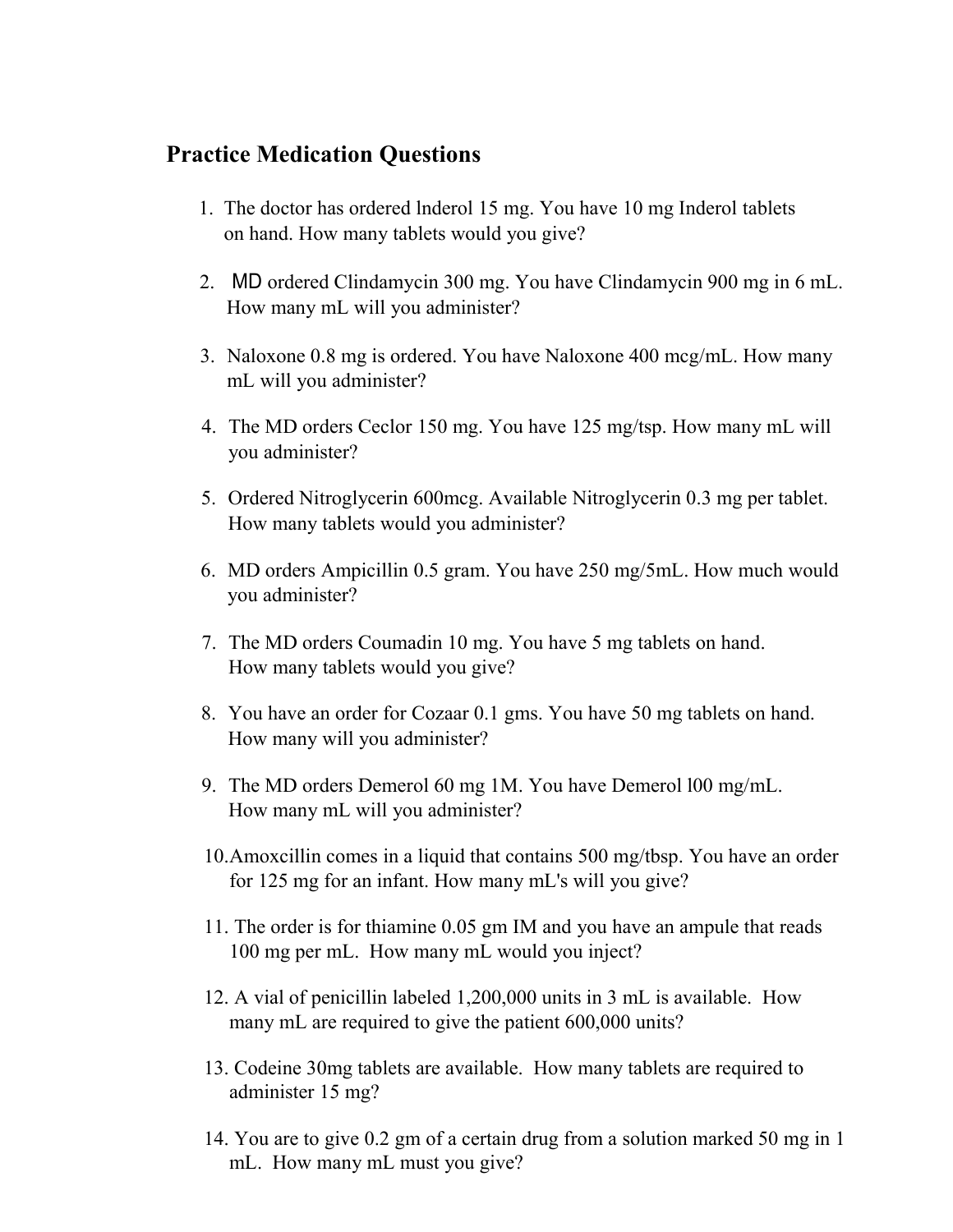# **Practice IV Infusion Questions**

- 1. Your doctor's order reads administer D5NS at 75 mL/hr over 8 hr. Your IV tubing has a drip factor of 20 gtts/mL. What is your drip rate or gtts/min?
- 2. You are administering Cefoxitin 250mg in 50 mL NS over 30 minutes to a child. You are using microdrip tubing to infuse. What is your drip rate or gtts/min?
- 3. The doctor orders Ticarcillin 750 mg in 75 mL of NS over 30 min. How many mL/hr should you set the infusion pump for?
- 4. The doctor orders Unasyn 1.5 grams in 100 mL of D5W infused over 30 min. Your IV tubing has a drip factor of 15 gtts/mL*.* What would your drip rate or gtts/min be for infusing this medication?
- 5. You doctor's order reads infuse 1000mL NS over 8 hrs. How many mL/hr will you infuse?
- 6. If you were to infuse 600 mL in 10 hours with a tubing which delivers 10 gtt per mL, what will the drip rate or gtts/min be?
- 7. What is the electronic infusion device flow rate or mL/hr to deliver 100 mL in 30 minutes?
- 8. Using a set that delivers 15 gtt/mL, what will the drip rate or gtts/min be to infuse 2000 mL in 10 hours?
- 9. What will the drip rate or gtts/min be to infuse 50 mL of D5W over 1 hour with a microdrip set?
- 10. Give amineophylline 0.25 g in 125 mL D5W to run for 30 minutes by electronic infusion device. What is the flow rate or mL/hr that you would set the pump for?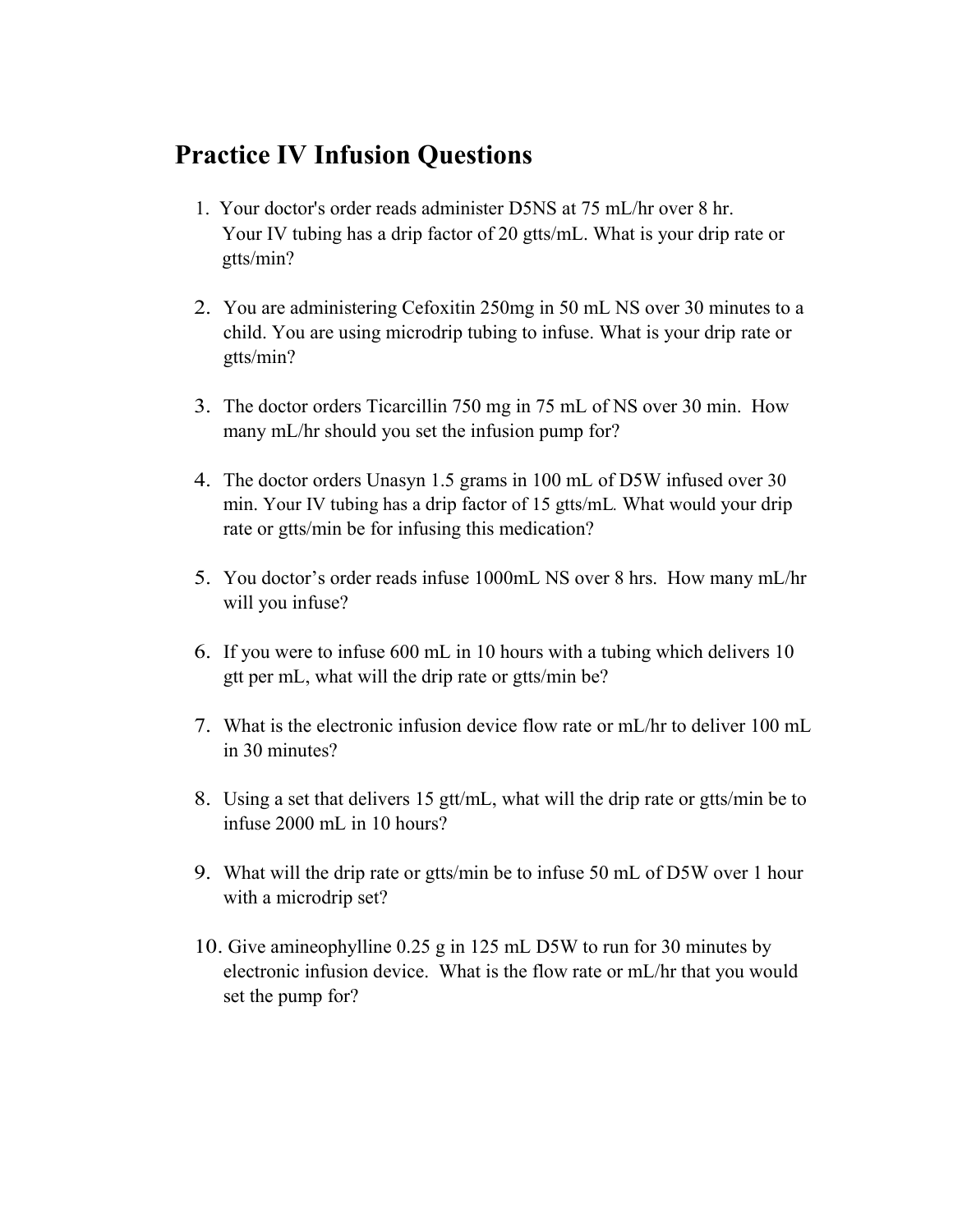# **Conversion Questions**

- 1.  $1/2$  fluid ounce =  $\text{mL}$
- 2.  $1.5 \text{ gm} = \text{mg}$
- 3. 2 tbsp =  $\underline{\hspace{1cm}}$  mL
- 4. 300 mg =  $gm$  \_\_\_\_\_
- 5. 2 liters =  $\underline{\hspace{1cm}}$  mL
- 6.  $3 oz =$  tbsp
- 7.  $2.5 \text{ tsp} = \underline{\text{mL}}$
- 8. 7 mcg =  $mg$
- 9. 20 kg = \_\_\_\_\_lbs
- 10.  $0.25$  gm = \_\_\_\_\_\_mg
- 11.  $40 \text{ gm} = \text{mg}$
- 12. 250 mL =  $\_$  liter